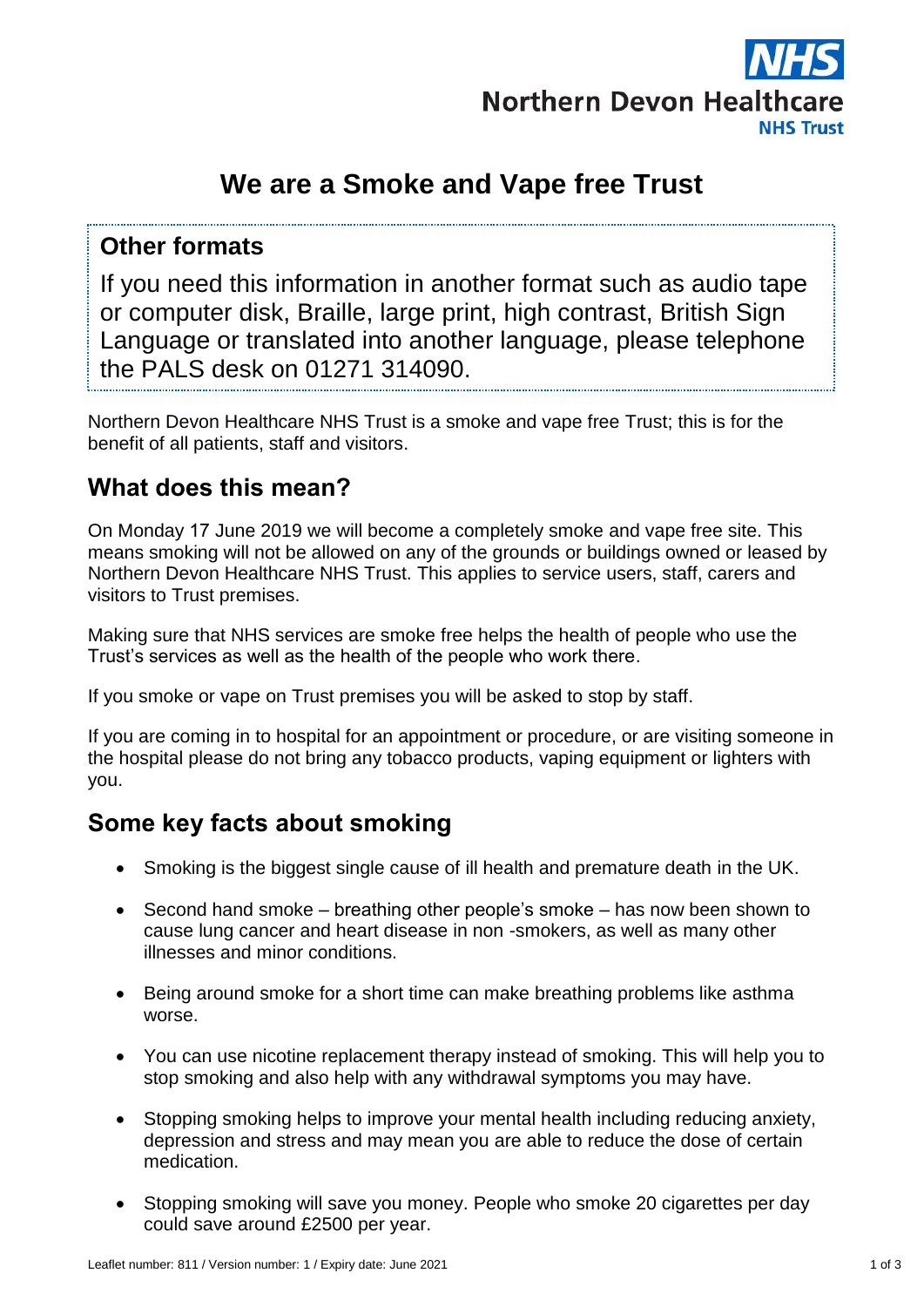| After 20 minutes | Your blood pressure and heart rate return to normal                                           |
|------------------|-----------------------------------------------------------------------------------------------|
| After 8 hours    | Nicotine and carbon monoxide levels in your blood half,<br>oxygen levels return to normal     |
| After 1 day      | Your lungs start to clear mucus and carbon monoxide is<br>eliminated from your body           |
| After 2 days     | Ability to taste and smell is greatly improved                                                |
| After 3 days     | Your breathing becomes easier and energy levels improve                                       |
| After 3-9 months | Improvement with coughing, wheezing and breathing and<br>lung function improves by around 10% |
| After 5 years    | Risk of stroke returns to that of a non-smoker                                                |
| After 10 years   | Risk of lung cancer returns to that of a non-smoker                                           |

# **What are the benefits of giving up smoking?**

# **What help can you expect from us and what we expect from you**

Staff at Northern Devon Healthcare NHS Trust, your GP or community provider can give you information about where you can get help to quit smoking.

You can contact your local stop smoking service for support.

#### **For people using our services in the community**

If you are receiving treatment at home or in a community setting, you will be expected to provide a smoke and vape free environment for staff who are visiting you.

Second-hand smoke or passive smoking can damage health. Please help by:

- Not smoking inside the house for at least one hour before the home worker comes to your house.
- Do not smoke during the visit.
- Open the windows and doors if you have been smoking.
- Do not let other people smoke in the house.
- Try to keep one room in the house smoke free at all times.

If your home is not smoke free when the staff member visits you they may have to arrange to visit you at some other place which is smoke free. The staff member will tell you about this.

#### **For people who are admitted to hospital**

If you are admitted to hospital we can provide nicotine replacement products to help with the cravings for a cigarette, please ask one of the nursing staff. Nicotine replacement products, such as patches gum, lozenges and inhalators are available.